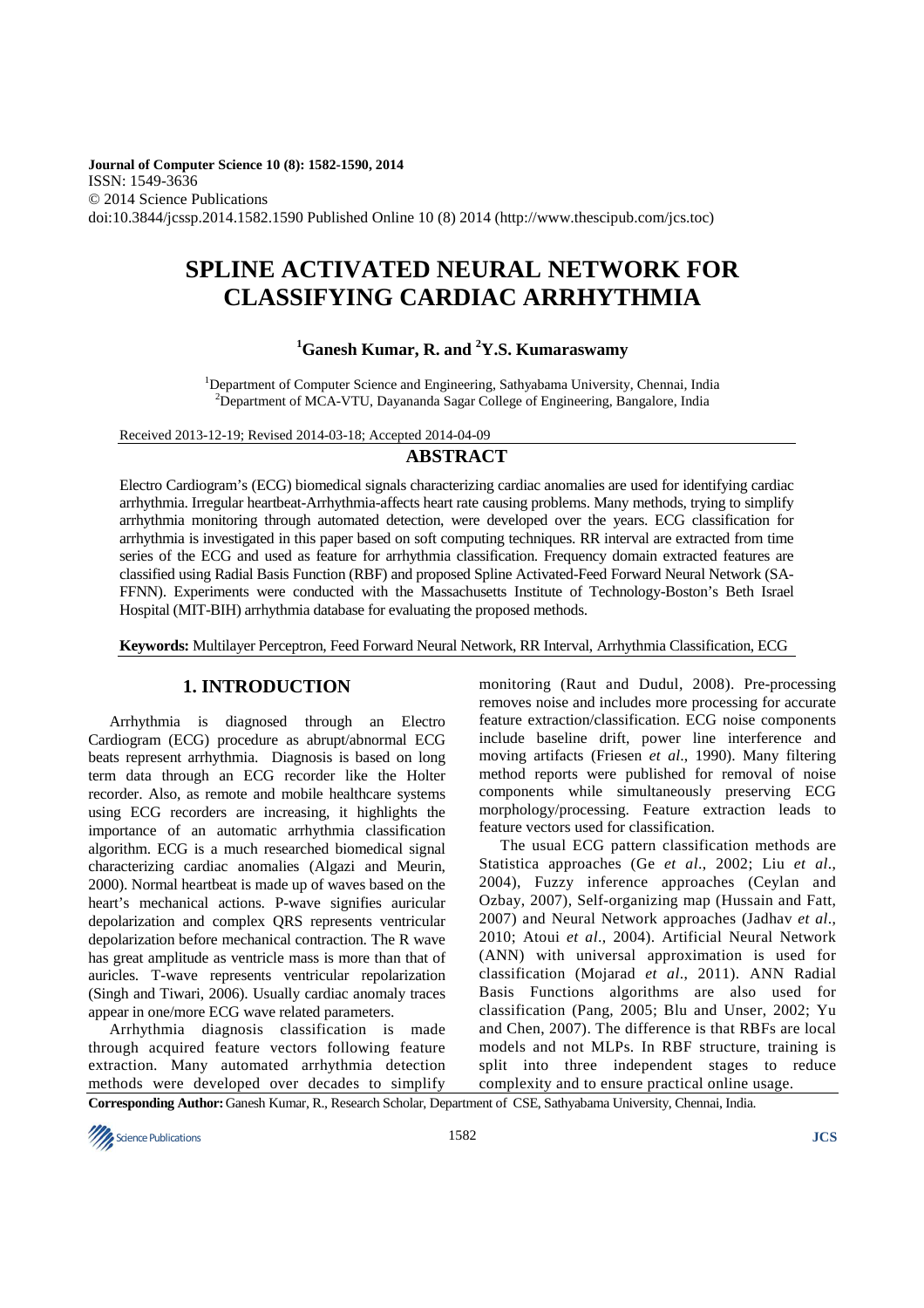RR-intervals are the intervals between successive QRS detection points. Poor signal quality and errors in automatically generated QRS detections, RR-interval sequences from both sets of QRS detection times have physiologically unreasonable times (De Chazal *et al*., 2003). This study suggests an ECG processing methods analysis for each arrhythmia classification algorithm: Pre-processing, feature extraction and classification for the development of a robust algorithm. This study uses DCT to pre-process data to locate RR interval, which are used as features. A proposed Spline Activated feed forward neural network and RBF classifiers, classify the features as Left Bundle Branch Block (LBBB), Right Bundle Branch Block (RBBB) and normal.

#### **1.1. Related Works**

A new cardiac arrhythmia disease classification method described by Shivajirao *et al.* (2011) implements Modular Neural Network (MNN) framework to categorize arrhythmia into normal/abnormal classes. Experiments were undertaken on a UCI arrhythmia dataset. A FPG-based ECG signal classification based on block-based NN and a parallel GA was proposed by Jewajinda and Chongstitvatana (2010). A new arrhythmia classification algorithm consisting of fast learning speed and extremely accurate using Principal Component Analysis (PCA), Extreme Learning Machine (ELM) and Morphology Filtering was proposed by Kim *et al.* (2009) which categorized six heartbeat types. Various techniques/transformations proposed in literature earlier to extract features from ECG signals were discussed by Karpagachelvi *et al.* (2010). It also provided a comparative study of methods proposed by researchers to extract ECG signal features. An ECG signal processing method with Quad Level Vector (QLV) for ECG holter system was proposed by Kim *et al.* (2010) which consists of compression and classification flows. The QLV was proposed for both flows to achieve improved performance with lowcomputation complexity. The proposed compression technique reduced overall processing cost by 45.3%.

A new approach to classify heartbeat based on combining morphological and dynamic features was proposed by Ye *et al.* (2012). Wavelet transform and Independent Component Analysis (ICA) were applied y to each heartbeat separately for morphological features extraction. Additionally, dynamic features were provided by RR interval information computation. The new method was validated on the baseline MIT-BIH arrhythmia database yielding an overall accuracy (percentage of heartbeats correctly classified) of 99.3% in "class-oriented" evaluation and 86.4% accuracy in "subject-oriented" evaluation, which compared favorably with state-of-the-art results for automatic heartbeat classification.

A generic and patient-specific classification system for robust and accurate ECG heartbeat patterns detection was presented by Ince *et al.* (2009) which utilized morphological wavelet transform features, projected on a lower dimensional feature space using PCA and ECG data's temporal features. Classification experiments on a benchmark database proved the new system achieved better results than most state-of-the-art algorithms in detecting Ventricular Ectopic Beats (VEBs) and supra-VEBs (SVEBs). The proposed system was highly generic due to its parameter-invariant nature and thus was applicable to any ECG dataset.

Three active learning strategies for ECG signals classification was presented by Pasolli and Melgani (2010). Starting from small/suboptimal training sets, these strategies selected additional beat samples from large unlabeled data sets. The results revealed that the new strategies were capable of choosing samples significant for classification. A wearable module and NN based activity classification algorithm for energy expenditure estimation was presented by Lin *et al.* (2012) which consists of procedures for data collection, preprocessing, activity classification, feature selection and Energy Expenditure Regression (EER) models construction using NN. Experimental results successfully validated the wearable sensor module's effectiveness and its NN based activity classification algorithm for energy expenditure estimation. Additionally, the results proved the superior performance of GRNN compared to RBFN.

A method for automatic heartbeats classification in ECG signals was proposed by De Lannoy *et al.* (2012). As this task has specific characteristics like time dependences between observations and strong class unbalance, a specific classifier was suggested and evaluated on MIT arrhythmia database's real ECG signals. This was a weighted variant of conditional random fields' classifier. Experiments revealed that the new method outperformed earlier heartbeat classification methods, especially for pathological heartbeats.

A new algorithm for ECG signal compression based on local extreme extraction, adaptive hysteretic filtering and Lempel-Ziv-Welch (LZW) coding was presented by Fira and Goras (2008). The algorithm was verified using eight most frequent normal and pathological cardiac beats types and a Multi-Layer Perceptron (MLP) NN

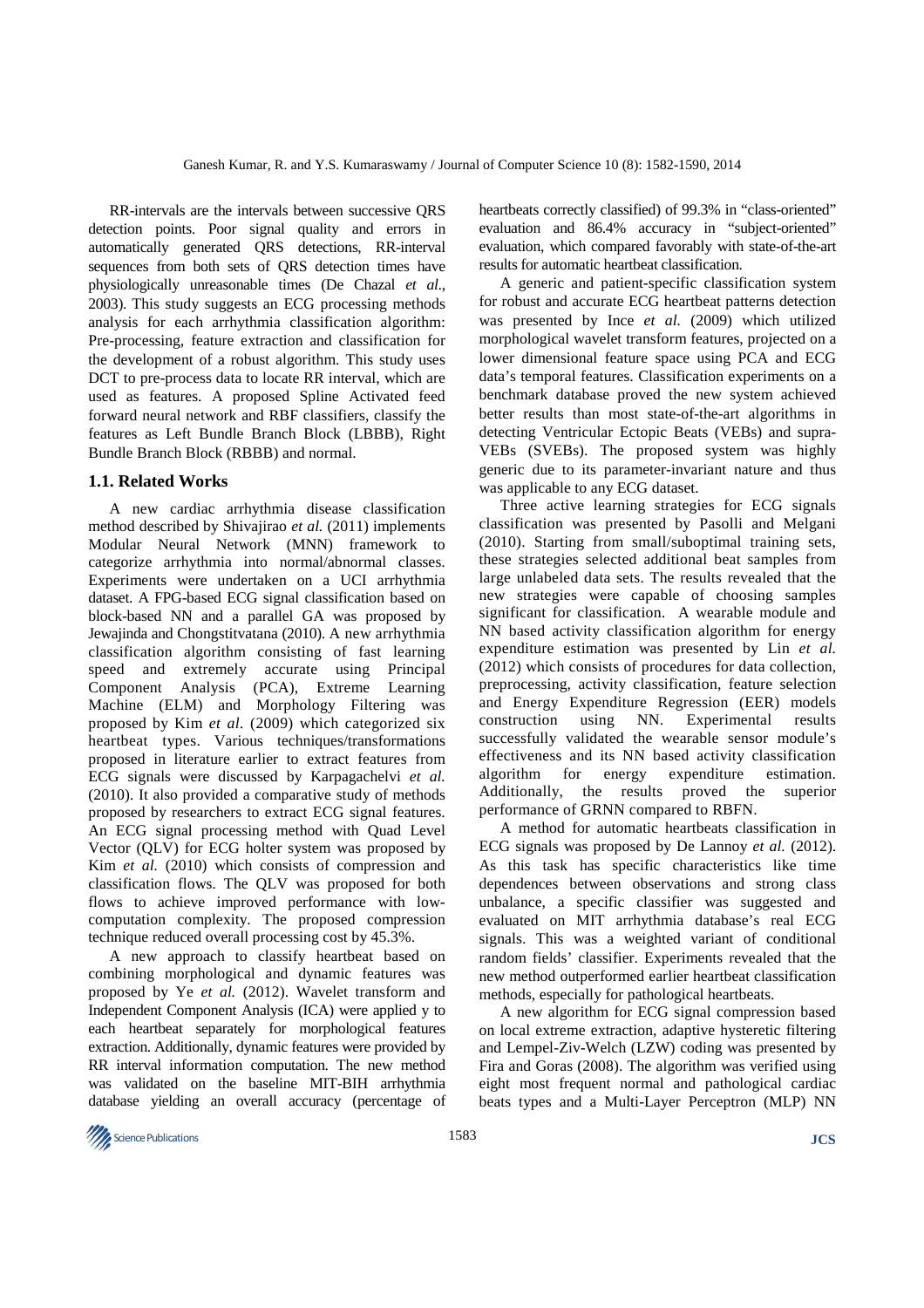trained with original cardiac patterns and tested on reconstructed ones. The possibility of using PCA for cardiac pattern classification was also investigated.

A simple ECG feature models based heart beat classifier selected to improve generalization capability was studied and validated by Llamedo and Martinez (2011). Classification and generalization were studied using available databases like MIT-BIH Arrhythmia, MIT-BIH Supraventricular Arrhythmia and St. Petersburg Institute of Cardiological Technics (INCART) databases. A floating feature selection algorithm obtained best performing and generalizing models in training and validation sets for various search configurations. To test generalization capability, performance was evaluated in INCART with results comparable to that from the test set. This classifier model has reduced features performing better than state-of-the-art methods. Results suggest better generalization capability. The European database for evaluation of automatic detection of ST segment was used by Lee *et al.* (2013), which comprises many steps: ECG signal loading, signal preprocessing, QRS complex and Rpeak, ST segment detection and other relation parameter measurements. The application displays analysis results. The ECG signal analysis provides clinical information for heart disease diagnosis. ECG signal includes P, QRS complex and T-wave. The waves correspond to fields induced by the cardiac surface's specific electric phenomenon. Of them, ischemia detection is achieved by analyzing the ST segment. Ischemia is a widely prevalent and most serious heart disease.

Cardiac health is predicted by the ECG and heart rate. The nonlinear dynamics of ECG signals was studied by Anuradha and Reddy (2008) for the characterization of arrhythmia. Statistical measures of the features usually differ from the normal heart beat. The non linear features such as Spectral entropy, Poincaré plot geometry, Largest Lyapunov exponent and Detrended fluctuation analysis were used for ECG classification. Each feature was represented as fuzzy variable and conditional statements were derived to represent the knowledge base. This fuzzy classifier gave the overall accuracy of 93.13 %. Asl *et al*. (2008) proposed SVM classifiers with actual and reduced features to classify the heart beat signals. The features were reduced by Generalized Discriminant Analysis (GDA). HRV signals from the MIT-BIH Arrhythmia database were used for the classification and all the six types of arrhythmia types were taken as the target classes.

# **2. MATERIALS AND METHODS**

This study uses RR interval for arrhythmia identification. RR peaks are detected as follows:

- The moving signal average is computed using six records
- New signals got by deducting moving average from original signal
- 'R' signal peak is found
- Peaks of P, Q, S and T are found through relative position

Peak amplitude is measured from 'k' line which is given by:

$$
k = Max(\theta_i, i = 1, 2, ..., 11) + c
$$

where,  $\theta_i$  is the greatest amplitude, type of heartbeat and 'c' is a constant.

**Figure 1** shows the RR measured using MATLAB. Arrhythmia beat-by-beat classification is through a set of rules on RR-interval signal. Rules are provided by medical experts based on clinical procedures to detect arrhythmic events from RR-intervals (Tsipouras *et al*., 2005). Rules are used for classification of middle RR interval of a 3 RR-interval sliding window. Classification concerns second beat of middle RR-interval. Beats are classified in three categories:

- Normal sinus beats (N) and two arrhythmic ones
- Left Bunch Bundle Block (LBBB)
- Right Bunch Bundle Block (RBBB)

It is assumed that a beat, not from one of the above arrhythmic categories is classified as normal. The algorithm starts with window 'i' comprising of RR1i, RR2i and RR3i intervals. The middle RR-interval (RR2i) is a priori normal and classified in category 1. MIT-BIH Arrhythmia Database was the first available standard test material to evaluate arrhythmia detectors and was used for that purpose and also for cardiac dynamics basic research at about 500 sites globally from 1980. It took five years to complete the MIT-BIH Arrhythmia Database (Moody and Mark, 2001). Tools used to create the database were primitive by current standards. ECG recordings were made using Del Mar Avionics model 445 two-channel reel-to-reel Holter recorders and analog signals recreated for digitization used a Del Mar Avionics model 660 playback unit. More than half MIT-BIH Arrhythmia Database is available via PhysioNet, enabling students and others to use a major portion of such data for cost free studies.

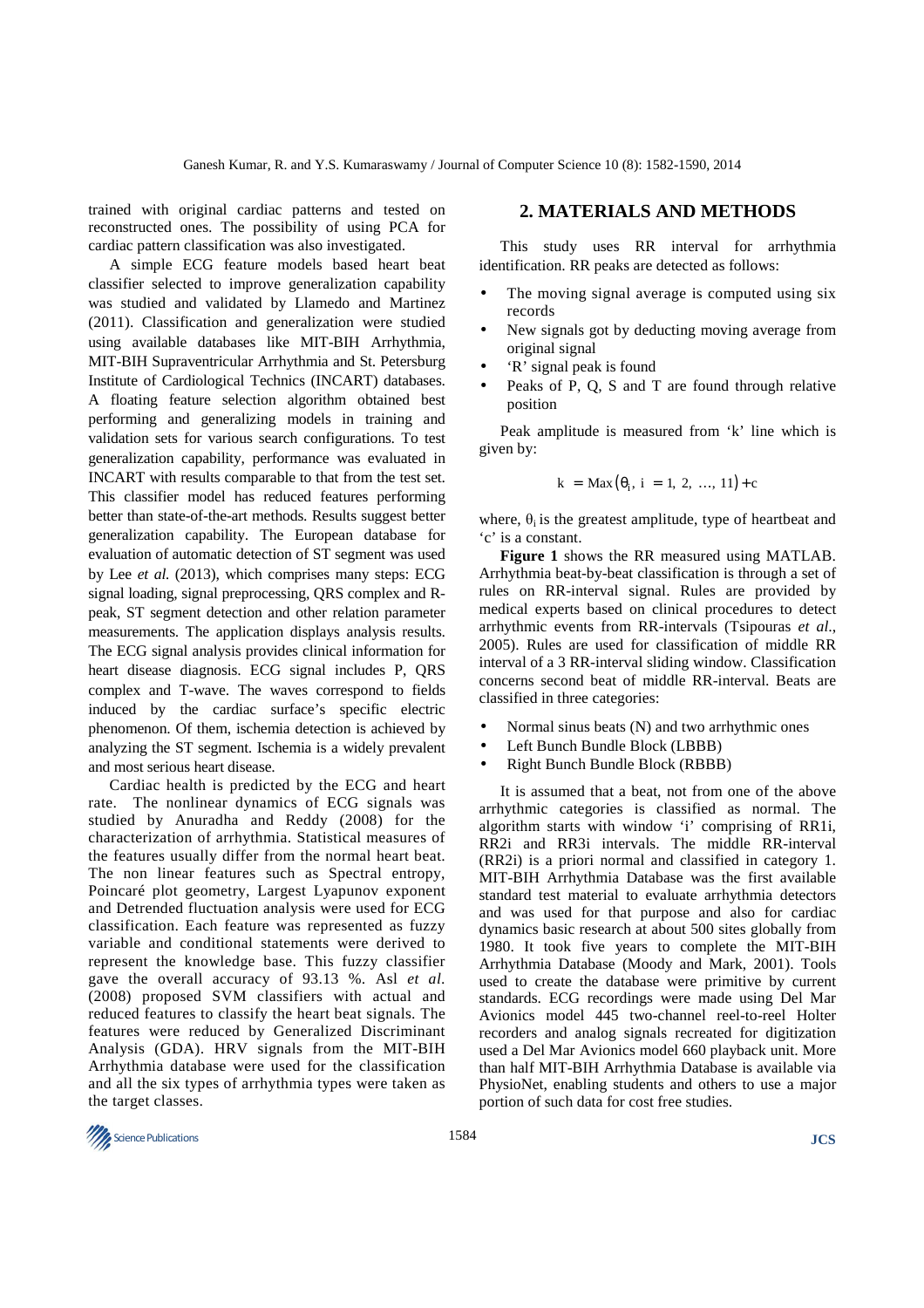

**Fig. 1.** RR wave shown in MATLAB

ECG datasets signals for training/testing are collected from MIT-BIH arrhythmia database (http://www.physionet.org/ physiobank/database/mitdb). Selected arrhythmias include LBBB, RBBB and Normal. Each ECG beat used is a matrix (275x1) for a ECG lead. Each ECG signal has five clear points (P, Q, R, S and T) for ECG interpretation.

Time series signal are converted into basis frequency components by Discrete Cosine Transform (DCT). Pre-processed data locates RR interval using Fast DCT (Che *et al*., 2011) of a list of 'n' real numbers s(x),  $x = 0, 1, \ldots, n-1$ , is list of length 'n' given by:

$$
S(u) = \sqrt{2/n}C(u)\sum_{x=0}^{n-1} s(x)\cos\frac{(2x+1)u\pi}{2n}
$$

where,  $C(u) = 2^{\frac{1}{2}}$  for u=0 or otherwise  $C(u) = 1$ .

Constant factors are chosen to ensure that basis vectors are orthogonal and normalized. The Inverse Discrete Cosine Transform (IDCT)

$$
S(x) = \sqrt{2/n} \sum_{x=0}^{n-1} C(u) s(u) \cos \frac{(2x+1) u \pi}{2n}
$$

#### **2.1. Existing System**

#### **2.1.1. Feed-Forward Neural Networks (FNN)**

ANN is biologically inspired classification algorithms having an input node layer, one or more hidden layers and an output layer. Each layer node has a corresponding node in next layer, creating a stacking effect (Haykin, 2001). ANNs are versatile tools widely used to tackle issues. Feed-Forward Neural Networks (FNN) are popular among ANNs. These networks solve complex problems through modeling complex inputoutput relationships. The back-propagation algorithm is the workhorse for design of special class of layered feedforward networks known as Multi Layer Perceptrons (MLP). A popular layered feed-forward network is Radial-Basis Function (RBF) network with important universal approximation properties.

RBF networks are different from multilayer perceptrons in fundamental respects (Ileana *et al*., 2004):

- While RBF networks are local approximators, multilayer perceptrons are global approximators
- RBF networks have one hidden layer, while multilayer perceptrons have many hidden layers
- The RBF network's output layer is linear, while in a multilayer perceptron, it is linear/nonlinear
- The RBF network's hidden layer activation function computes Euclidean distance between input signal vector and the network's parameter vector, whereas a MLP's activation function computes inner product between input signal vector and pertinent synaptic weight vector

The feed-forward structure design leads to the minimizing generalization error, of learning time and of network dimension implies establishment of layer number, neuron number in every layer and interconnections between neurons. For now, there are no formal methods as an optimal choice for NN's dimensions. The number of layers choice is made knowing that a two layer network (one hidden layer) approximates most non-linear functions demanded by practice. A three layer network (two hidden layers) approximates any non-linear function. Hence, it ensures that a three layer network is enough for any problem (Ahmed and Natarajan, 1983). In reality use of large number of hidden layers is useful if each layer's neurons number is too big in a three layer approach.

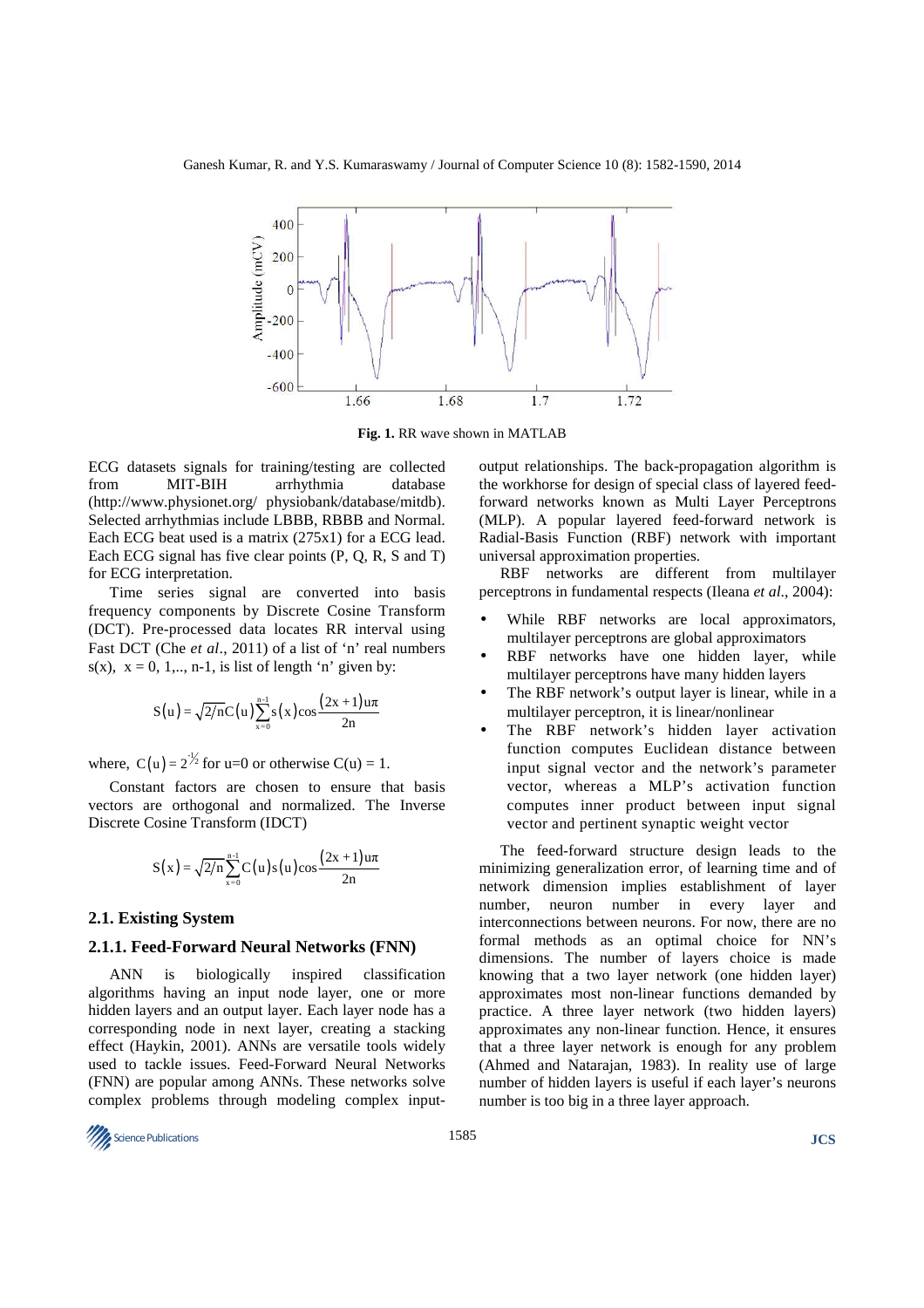#### **2.2. Radial Basis Function (RBF)**

NN's have many neurons/computational unit layers all interconnected. Inputs fed on input layer are propagated through hidden layers to get an output. The latter is calculated through use of weights, bias and activation function (Lippman, 1987). The NN is trained between outputs and desired output which is the error. The following algorithms calculated various parameters in NN training. The input for a neuron is given:

$$
s_{_k}=\sum_{j}w_{\,jk}y_{\,j}+\theta_{_k}
$$

where,  $S_k$  = The total or effective input for a unit 'k'  $W_{ik}$  = The weight of the connection  $Y_i$  = Current activation and  $\theta_k$  = The bias

The function  $A_f$  takes input and gets new activation value according to the following equation:

$$
y_k(t) = A_f(y_k(t-1).s_k(t-1))
$$

Radial Basis Function (RBF) is a NN variant, better at interpolation and cluster modeling. RBF is embedded in a two layer neural network with radial activated function implemented in hidden layer (Broomhead and Lowe, 1998). Network outputs to inputs are fit to optimize network parameters during training which in turn is evaluated using Cost function and assumed to be square error. Gaussian activation function is used in pattern classification, given by (Wang and Jia, 2004):

$$
\phi_j(X) = \exp \left[ - (X - \mu_j)^T \sum_j^{-1} (X - \mu_j) \right]
$$
  
for j = 1, 2, ..., L,

For  $j = 1, 2, ..., L$ , where 'X' is input feature vector, 'L' the number of hidden units, ' $\mu_i$ ' and ' $\Sigma_i$ ' are means and covariance matrix of  $j<sup>th</sup>$  Gaussian function. Output layer implements a weighted hidden-unit outputs sum:

$$
\psi_{k}\left(X\right)=\sum_{j=1}^{L}\lambda_{jk}\phi_{j}\left(X\right)
$$

For  $k = 1, 2, ..., M$ .

RBF classifier's every hidden-layer node represents a class and constructs a hypersurface for it. These hypersurfaces are viewed as discriminant functions, with each hidden layer node producing a high value for the class it represents and low value for other classes. A



Gaussian RBF is a good choice for hidden layers, as it is a good similarity function (Bishop, 1995):

$$
\Phi(\vec{x}) = \exp\left(\frac{-\left\|x_i - \mu_k\right\|^2}{2h \cdot \sigma_k^2}\right)
$$

#### **2.3. Proposed System**

## **2.3.1. Spline Activated Feed Forward Neural Network (SA-FFNN)**

The spline-based NN is built using Generalized Sigmoidal (GS) neuron, with adaptive parametric spline activation function (Guarnieri *et al*., 1995) which is easy to adapt and implement. It retains sigmoid's squashing property and smoothing characteristics. MLP constructed with spline activation functions are universal approximators with lowered structural complexity. Spline activation function (Vecci *et al*., 1998) reproduces total cubic spline shape along directions specified by  $W_j$ , where  $j = 1, 2, ..., n$  and defined by:

$$
\phi\!\left(w_{j}x\right)\!\sum_{i=1}^{N}c_{i}\!\left|w_{j}x\cdot\alpha_{ij}\right|^{3}
$$

 $f(x)$  can be written as:

$$
f\left(x\right)=\sum_{j=1}^{n}\mu_{j}\phi_{j}\Big(\boldsymbol{w}_{j}\boldsymbol{x}\Big)
$$

 $\mu_j$  and Wj use back propagation, locating an optimal parameters and coordinates. Spline tracts are described by combining coefficients. Local spline basis functions controlled by 4 coefficients represent activation function. Catmull-Rom cubic spline is used and its  $i<sup>th</sup>$  tract is expressed as:

$$
F_i\left(u\right) = \begin{bmatrix} F_{x,i}\left(u\right) \\ F_{y,i}\left(u\right) \end{bmatrix} = \frac{1}{2} \begin{bmatrix} u^3 & u^2 & u & 1 \end{bmatrix}
$$

#### **3. RESULTS**

An energy extraction measure using Discrete Cosine Transform was used and RR interval extracted and used as a feature in this study. The extracted beats include 68 instances of left bunch bundle block, 30 instances of right bunch bundle block and 56 normal instances. The proposed SA-FF neural network was tested using 10 fold validation and compared with Radial Basis Function (RBF). The classification accuracy is given in **Table 1 and Fig. 2.**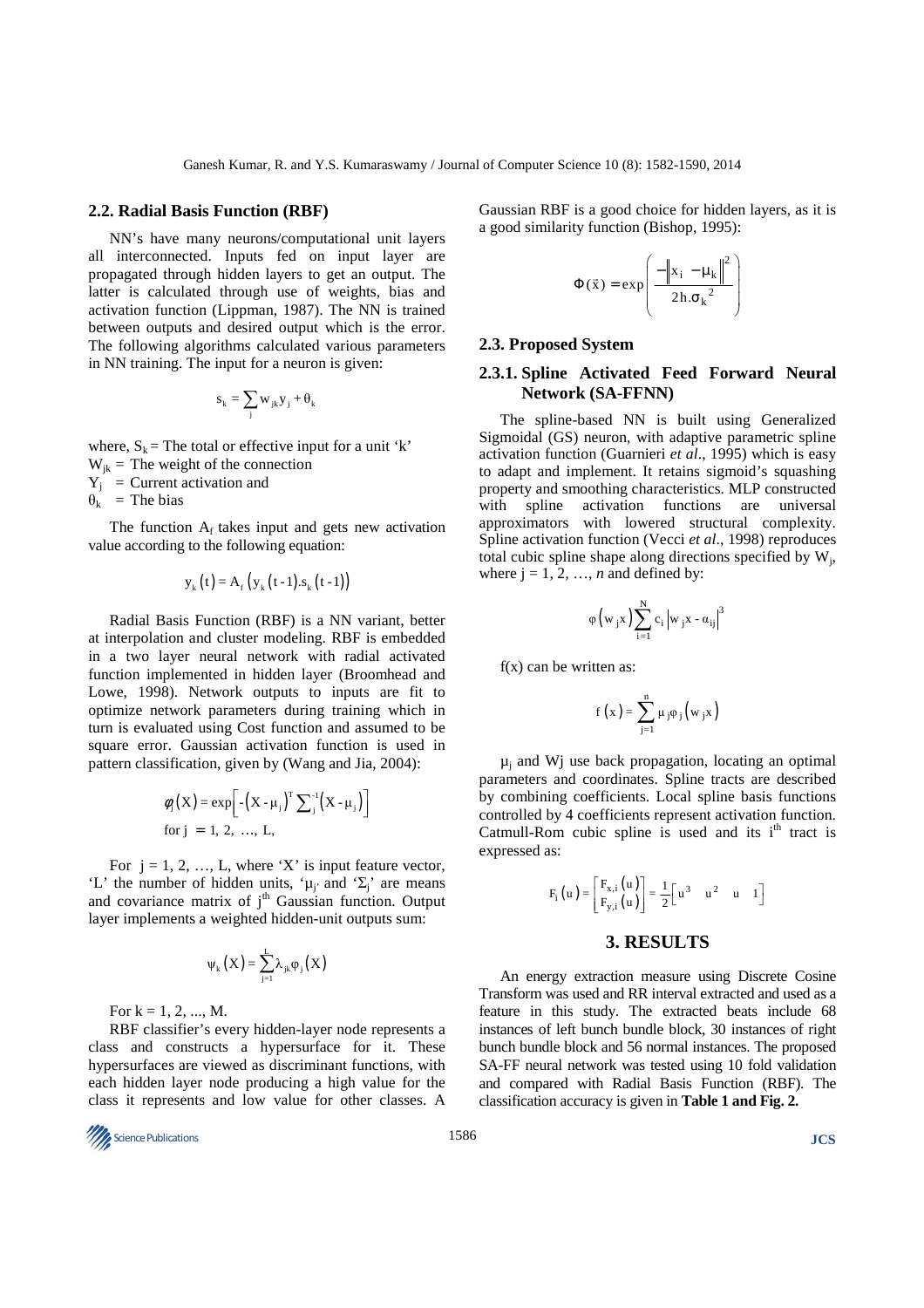**Table 2**, **Fig. 3 and 4** show the precision and recall of the classification methods used. For automated ECG arrhythmia classification system precision and recall play a crucial role in finding true positives and the proposed system improved both prevision and recall. It is observed that though the average precision of the proposed SA-FNN is higher, it has lower precision for classifying

normal instances. The proposed method improves the recall by 0.22% to 3.78% when compared to RBF.

# **4. DISCUSSION**

The following **Table 3** lists the accuracy of different classifiers for the classification of ECG Arrhythmia.







**Fig. 3.** Precision for various classification methods



**Fig. 4.** Classification accuracy of various methods

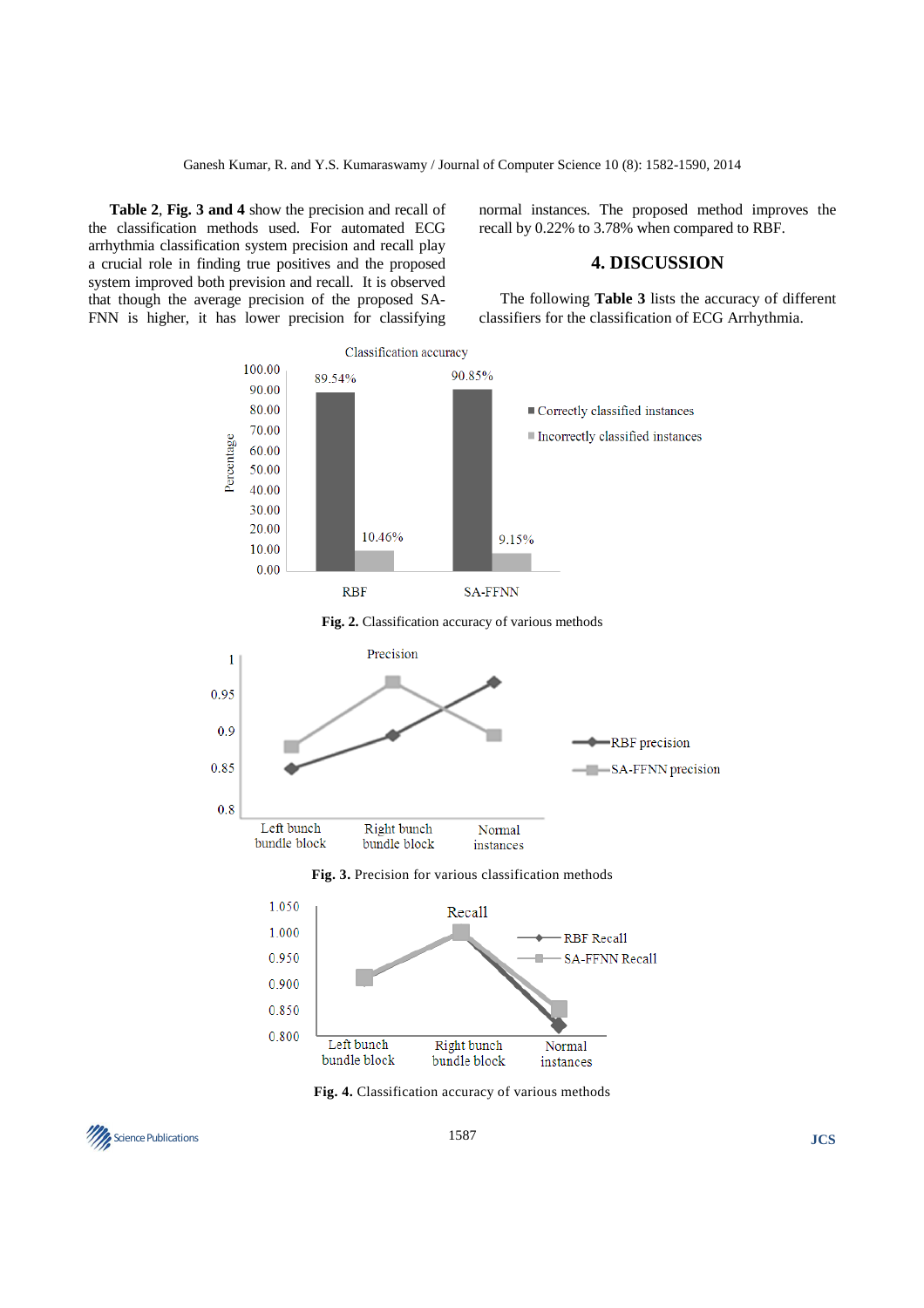| Type of Acuracy                                                 | <b>RBFF</b> | $\%$                             | <b>SA-FFNN</b>         | %      |
|-----------------------------------------------------------------|-------------|----------------------------------|------------------------|--------|
| Correctly classified instances                                  | 137         | 89.54                            | 139                    | 90.85  |
| Incorrectly classified instances                                | 16          | 10.46                            | 14                     | 9.15   |
| <b>Table 2.</b> Precision and recall                            |             |                                  |                        |        |
|                                                                 | <b>RBF</b>  |                                  | <b>SA-FFNN</b>         |        |
| Type of Instances                                               | Precision   | Recall                           | Precision              | Recall |
| Left bundle bunch block                                         | 8.861       | 0.912                            | 0.888                  | 0.914  |
| Right bundle bunch block                                        | 0.902       | 1.000                            | 0.967                  | 1.000  |
| Normal Instances                                                | 0.967       | 0.821                            | 0.902                  | 0.852  |
| <b>Table 3.</b> Comparison of accuracy with various classifiers |             |                                  |                        |        |
| Author                                                          | Classifier  |                                  | Percentage of accuracy |        |
| A al at al $(2008)$                                             |             | <b>CVM</b> with reduced features | 0016                   |        |

| Asl <i>et al.</i> (2008)  | SVM with reduced features  | 99.16 |
|---------------------------|----------------------------|-------|
|                           | SVM with original features | 98.49 |
| Anuradha and Reddy (2008) | <b>Fuzzy Classifier</b>    | 93.13 |
| Proposed work             | <b>SA-FFNN</b> classifier  | 91.50 |

## **5. CONCLUSION**

Diagnosis systems are the base for several research domains in cardiology. Traditional classification methods include limitations in applications with neuronal techniques being considered promising algorithms to offset this. This study suggests an ECG Arrhythmia classification system using DCT for feature extraction in frequency domain. An improved Feed Forward NN based on spline activation function was suggested. The proposed Spline Activated Feed Forward NN (SA-FFNN) improves classification accuracy by 1.31% when compared to RBF. Further work is needed in the field of NN to improve classification accuracy.

### **6. REFERENCES**

- Ahmed, N. and T. Natarajan, 1983. Discrete-Time Signals and Systems. 1st Edn., Reston Publishing Company, Inc. (A Prentice-Hall Company), Virginia. ISBN: 0835913759, pp: 398.
- Algazi, M. and P. Meurin, 2000. L'électrocardiogramme: Guide Pratique. 1st Edn., Biopharma, Paris, pp: 248.
- Anuradha, B. and V.C.V. Reddy, 2008. Cardiac arrhythmia classification using fuzzy classifiers. J. Theoretical Applied Inform. Technol., 4: 353-359.
- Asl, B.M., S.K. Setarehdan and M. Mohebbi, 2008. Support vector machine-based arrhythmia classification using reduced features of heart rate variability signal. Artificial Intell. Med., 44: 51-64. DOI: 10.1016/j.artmed.2008.04.007
- Atoui, H., J. Fayn and P. Rube, 2004. A neural network approach for patient-specific 12-Lead ECG synthesis in patient monitoring environments. Proceedings of the Computers in Cardiology, Sept. 19-22, IEEE Xplore Press, France, pp: 161-164. DOI: 10.1109/CIC.2004.1442896
- Bishop, C.M., 1995. Neural networks for pattern recognition. 1st Edn., Oxford University Press, pp:116-149.
- Blu, T. and M. Unser, 2002. Wavelets, fractals and radial basis functions. IEEE Trans. Signal Proc., 50: 543- 553. DOI: 10.1109/78.984733
- Broomhead, D. and D. Lowe, 1998. Multivariable functional interpolation and adaptive networks. Complex Syst., 2: 321-355.
- Ceylan, R. and Y. Ozbay, 2007. Comparison of FCM, PCA and WT techniques for classification ECG arrhythmias using artificial neural network. Expert Syst. Applic., 33: 286-295. DOI: 10.1016/j.eswa.2006.05.014
- Che, Z.G., T.A. Chiang and Z.H. Che, 2011. Feedforward neural networks training: A comparison between genetic algorithm and back-propagation learning algorithm. Int. J. Innov. Comput. Inform. Control., 7: 5839-5850.
- De Chazal, P., C. Heneghan, E. Sheridan, R. Reilly and P. Nolan *et al*., 2003. Automated processing of the single-lead electrocardiogram for the detection of obstructive sleep apnoea. IEEE Trans. BME, 50: 686-696. DOI: 10.1109/TBME.2003.812203

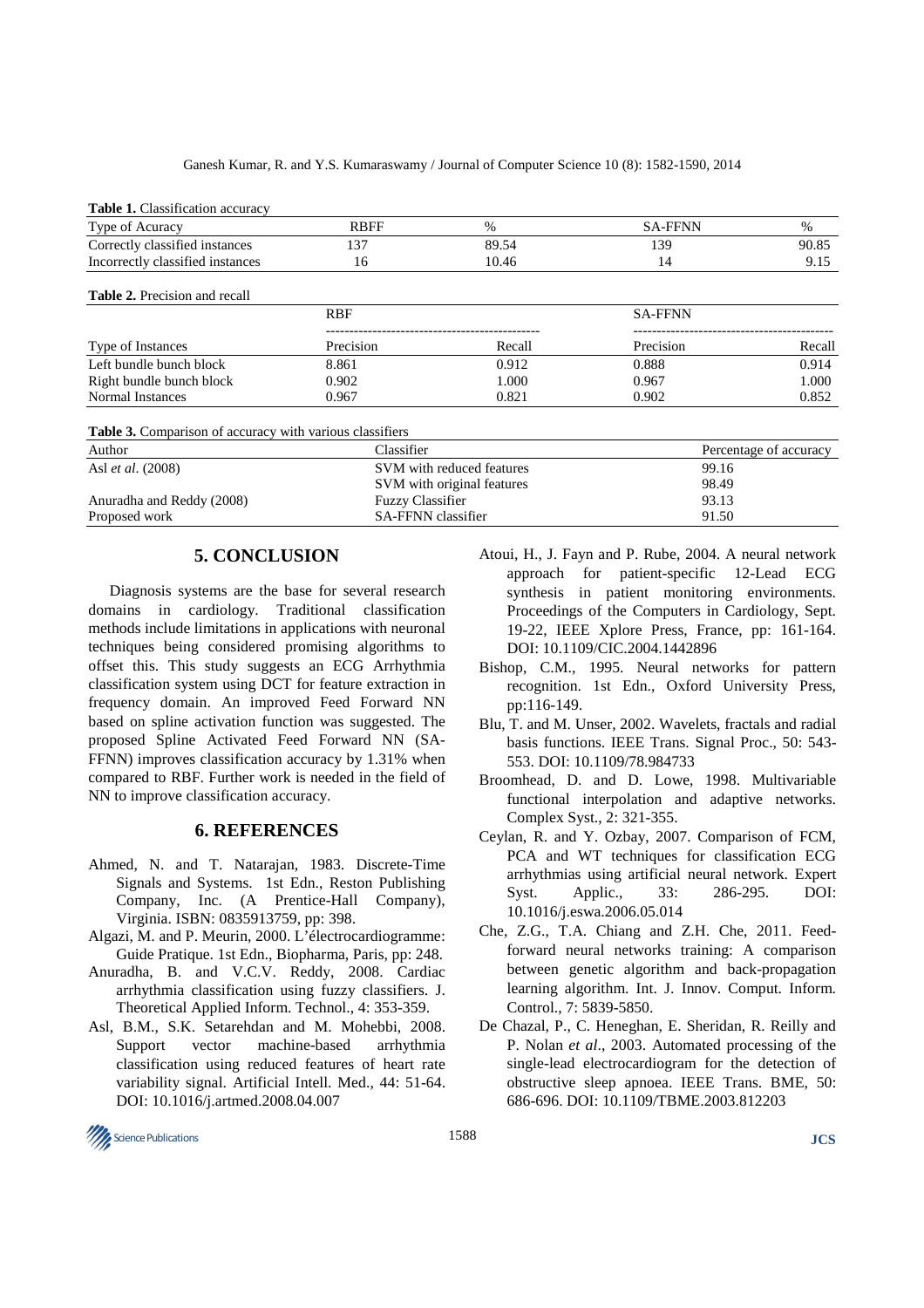- De Lannoy, G., D. François, J. Delbeke and M. Verleysen, 2012. Weighted conditional random fields for supervised interpatient heartbeat classification. IEEE Trans. BME, 59: 241-247. DOI: 10.1109/TBME.2011.2171037
- Fira, C.M. and L. Goras, 2008. An ECG signals compression method and its validation using neural networks. IEEE Trans. BME, 5: 1319-1326. DOI: 10.1109/TBME.2008.918465
- Friesen, G.M., T.C. Jannett, M.A. Jadallah, S.L. Yates and S.R. Quint, 1990. A comparison of the noise sensitivity of nine QRS detection algorithms. IEEE Trans. BME, 37: 85-98. DOI: 10.1109/10.43620
- Ge, D., N. Srinivasan and S. M. Krishnan, 2002. Cardiac arrhythmia classification using autoregressive modelling. Biomed. Eng. Online, 1: 5-5. DOI: 10.1186/1475-925X-1-5
- Guarnieri, S., F. Piazza and A. Uncini, 1995. Multilayer neural networks with adaptive spline-based activation Functions. Proceedings of the International Neural Network Society Annu. Meet, (SAM' 95), Washington, DC., pp: I695-I699.
- Haykin, S., 2001. Feed Forward Neural Networks: An Introduction. In: Nonlinear Dynamical Systems: Feedforward Neural Network Perspectives, Sandberg, I.W. (Ed.), John Wiley and Sons, New York, ISBN-10: 0471349119, pp: 1-16.
- Hussain, H. and L.L. Fatt, 2007. Efficient ECG signal classification using sparsely connected radial basis function neural network. Proceeding of the 6th WSEAS International Conference on Circuits, Systems, Electronics, Control and Signal Processing, Dec. 29-31, Cairo, Egypt, pp: 412-416.
- Ileana, I., C. Rotar and A. Incze, 2004. The optimization of feed forward neural networks structure using genetic Algorithms. Proceedings of the International Conference on Theory and Applications of Mathematics and Informatics, (AMI' 04), Greece, pp: 223-234.
- Ince, T., S. Kiranyaz and M. Gabbouj, 2009. A generic and robust system for automated patient-specific classification of ECG signals, IEEE Trans. BME, 56: 1415-1426. DOI: 10.1109/TBME.2009.2013934
- Jadhav, S.M., S.L. Nalbalwar and A.A. Ghatol, 2010. Arrhythmia disease classification using artificial neural network model. Proceedings of the IEEE International Conference on Computational Intelligence and Computing Research, Dec. 28-29, IEEE Xplore Press, India, pp: 1-4. DOI: 10.1109/ICCIC.2010.5705854
- Jewajinda, Y. and P. Chongstitvatana, 2010. FPGAbased online-learning using parallel genetic algorithm and neural network for ECG signal classification. Proceedings of the International Conference on Electrical Engineering/Electronics Computer Telecommunications and Information Technology, May, 19-21, IEEE Xplore Press, Chaing Mai., pp: 1050-1054.
- Karpagachelvi, S., M. Arthanari and M. Sivakumar, 2010. ECG feature extraction techniques-a survey approach. Int. J. Comput. Sci. Inform. Security, 8: 76-80.
- Kim, H., R.F. Yazicioglu, P. Merken, C. Van Hoof and H.G. Yoo, 2010. ECG signal compression and classification algorithm with quad level vector for ECG Holter system. IEEE Trans. Inf. Technol. Biomed., 14: 93-100. DOI: 10.1109/TITB.2009.2031638
- Kim, J., H.S. Shin, K. Shin and M. Lee, 2009. Robust algorithm for arrhythmia classification in ECG using extreme learning machine. Biomed. Eng. Online, 8: 31-31. DOI: 10.1186/1475-925X-8-31
- Lee, D.H., J.W. Park, J. Choi, A. Rabbi and R. Fazel-Rezai, 2013. Automatic detection of electrocardiogram ST segment: Application in ischemic disease diagnosis. Int. J. Advan. Comput. Sci. Appli., 4: 150-155.
- Lin, C., Y. Yang and J. Wang, 2012. A wearable sensor module with a neural-network-based activity classification algorithm for daily energy expenditure estimation. IEEE Trans. Inf. Technol. Biomed., 16: 991-998. DOI: 10.1109/TITB.2012.2206602
- Lippman, R., 1987. An introduction to computing with neural nets. IEEE ASSP Magazine, 4: 4-22. DOI: 10.1109/MASSP.1987.1165576
- Liu, J., C. Wei and Y. Chen, 2004. Analysis of ECG R waves using adaptive wavelets transforms with fuzzy-logic. Proceedings of the 3rd International Conference on Computational Electromagnetics and Its Applications, Nov. 1-4, IEEE Xplore Press, pp: 423-425. DOI: 10.1109/ICCEA.2004.1459382
- Llamedo, M. and J.P. Martínez, 2011. Heartbeat classification using feature selection driven by database generalization criteria. IEEE Trans. Biomed. Eng., 58: 616-625. DOI: 10.1109/TBME.2010.2068048
- Mojarad, S.A., S.S. Dlay, W.L. Woo and G.V. Sherbet, 2011. Cross validation evaluation for breast cancer prediction using multilayer perceptron neural networks. Am. J. Eng. Applied Sci., 4: 576-585. DOI: 10.3844/ajeassp.2011.576.585